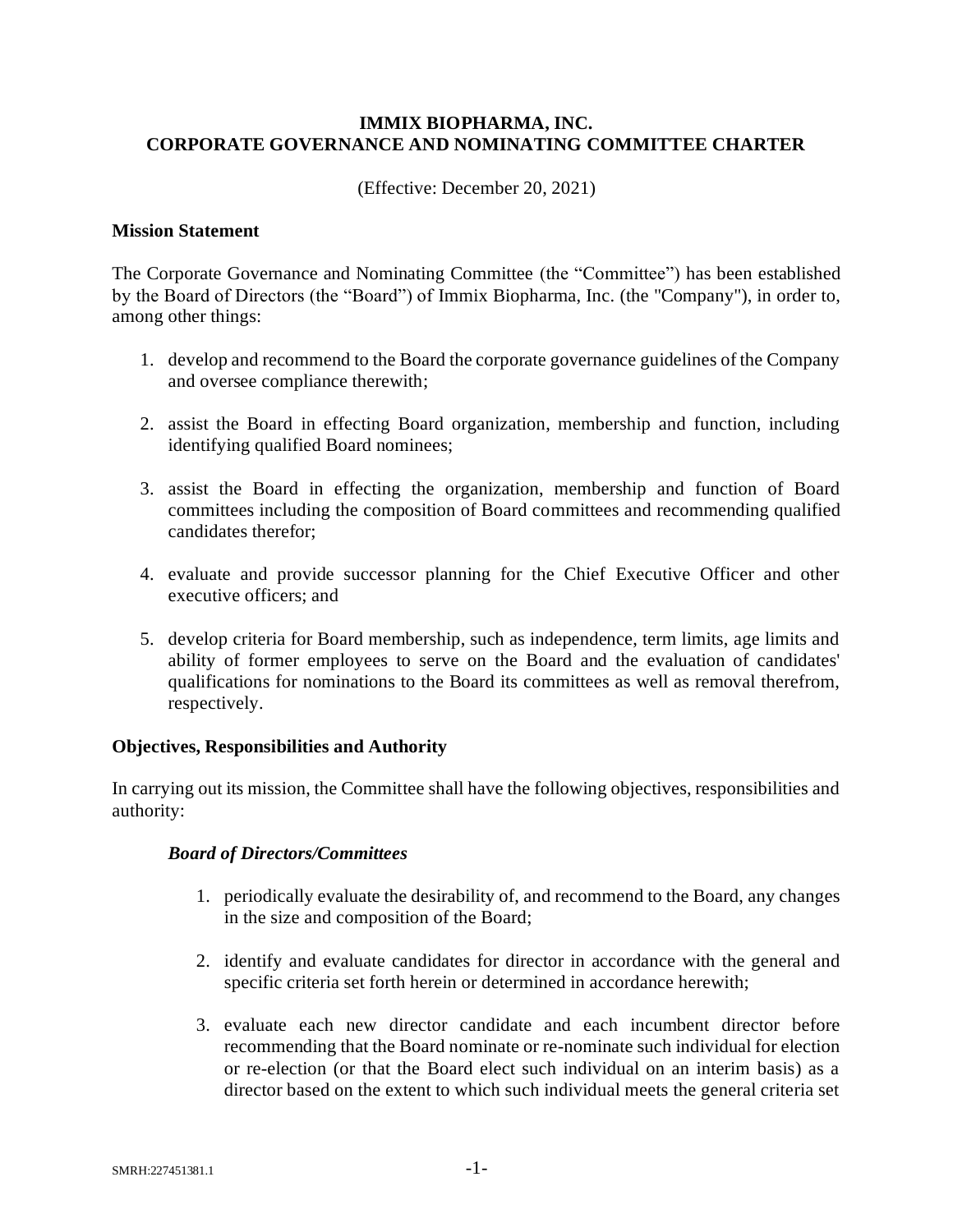forth herein and will contribute significantly to satisfying the overall mix of specific criteria identified herein and remedying any deficiencies therein; each annual decision to nominate incumbent directors should be based on a careful consideration of each such individual's contributions, including the value of his or her experience as a director of the Company, the availability of new director candidates who may offer unique contributions and the Company's changing needs;

- 4. diligently seek to identify potential director candidates who will strengthen the Board and remedy any perceived deficiencies in the specific criteria identified herein;
- 5. establish procedures for soliciting and reviewing potential nominees from directors and for advising those who suggest nominees of the outcome of such review;
- 6. submit to the Board the candidates for director to be recommended by the Board for election at each annual meeting of stockholders and to be added to the Board at any other times due to Board expansions, director resignations or retirement or otherwise;
- 7. monitor performance of directors based on the general criteria and the specific criteria applicable to each such director and, if any serious problems are identified, work with such director to resolve such problems or, if necessary, seek such director's resignation or recommend to the Board such person's removal;
- 8. develop and periodically evaluate initial orientation guidelines and continuing education guidelines for each member of the Board and each member of each Board committee regarding his or her responsibilities as a director generally and as a member of any applicable Board committee, and monitor and evaluate annually (and at any additional time a new member joins the Board or any Board committee) each director's cooperation in fulfilling such guidelines which shall take into account all relevant factors, including the nature of each individual's responsibilities and related background and any particular complexities relating to the Company's business, financial statements or other characteristics and which guidelines may impose higher standards for directors who are members of certain Board committees than for those who are not and may, in appropriate circumstances, impose higher or lower requirements for a particular director based upon his or her background and/or occupation; and
- 9. retain and terminate any search firm used to identify director candidates and to approve any such search firm's fees and other terms of retention.

#### *Board Committees*

1. evaluate at least annually the performance, authority, operations, charter and composition of each standing or ad hoc Board committee, including this Charter, (including any authority of a committee to delegate to a subcommittee) and the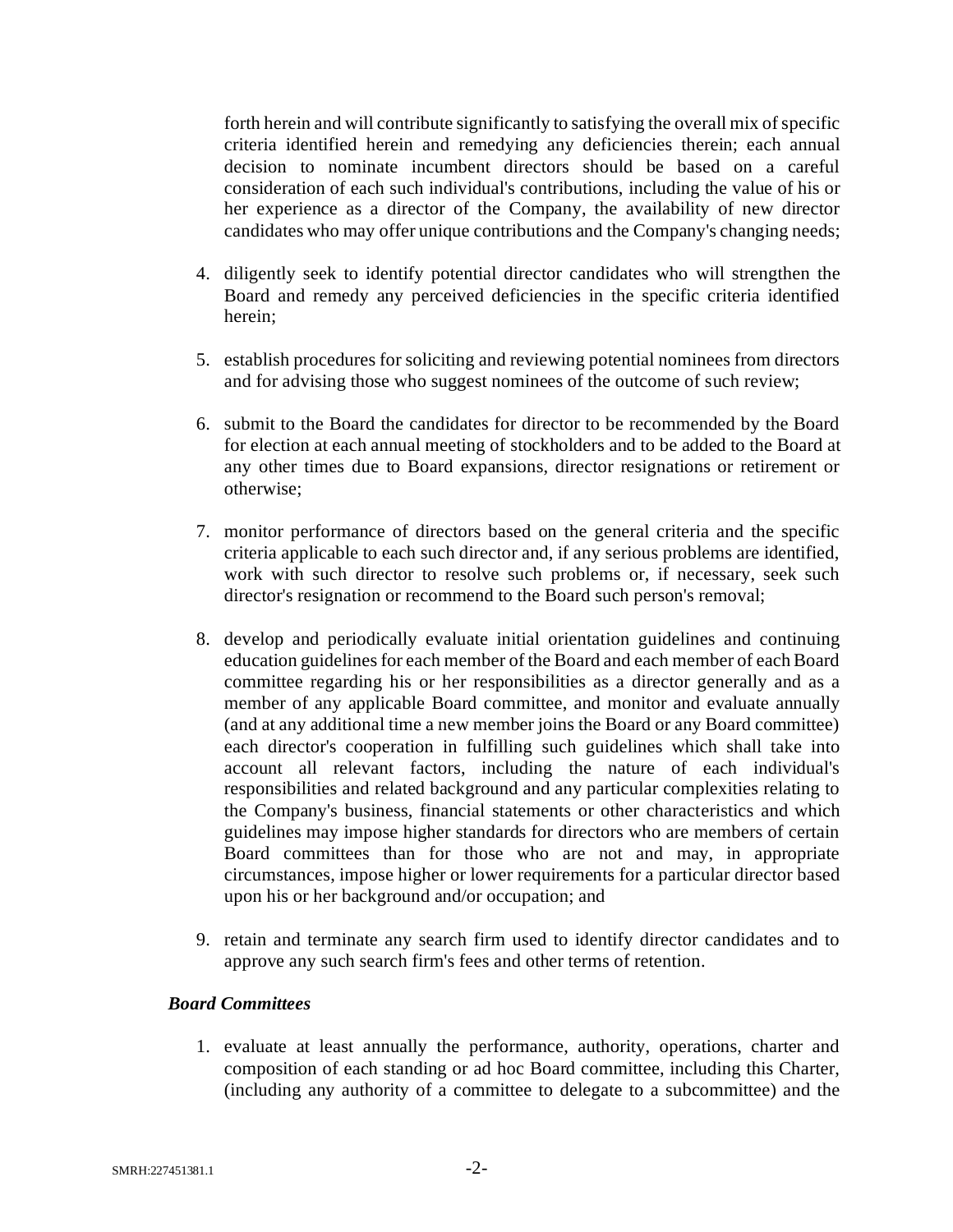performance of each committee member and recommend any changes considered appropriate in the authority, operations, charter, number or membership of each committee and, if any serious problems are identified with a committee member, the Committee shall work with such person to resolve such problems or, if necessary, seek such person's resignation or recommend to the Board such person's removal from the applicable committee(s); and

2. submit to the Board annually (and at any additional times that any committee members are to be selected) candidates for membership on each Board committee and for the chairperson of each committee

# *Evaluation of and Successor Planning for the Chief Executive Officer and Other Executive Officers; Review of Requests by Executive Officers to Serve on Boards of, or Employment by, Other For-Profit Organizations*

- 1. assist the Board in evaluating the performance of and other factors relating to the retention of the Chief Executive Officer and assist the Board in overseeing the evaluation of the performance of other executive officers, subject to the Chief Executive Officer's primary responsibility for evaluating the performance of other executive officers;
- 2. develop and periodically review and revise as appropriate, a management succession plan and related procedures including consideration and recommendation of candidates for successor to the Chief Executive Officer to the Board and, with appropriate consideration of the Chief Executive Officer's recommendations, consideration and recommendation of candidates for successors to other executive officers, in each case when vacancies shall occur in those offices; and
- 3. from time to time review and approve as appropriate, on behalf of the Board, requests by the Company's executive officers to serve on boards of, or be concurrently employed by, any other for-profit organization.

#### *Corporate Governance*

- 1. develop and recommend to the Board corporate governance guidelines and any changes therein, setting forth the corporate governance principles applicable to the Company and, at least annually, review and reassess the adequacy of such corporate governance guidelines;
- 2. oversee compliance with the Company's corporate governance guidelines and report on such compliance to the Board and review requests for waivers compliance with the Company's corporate governance guidelines;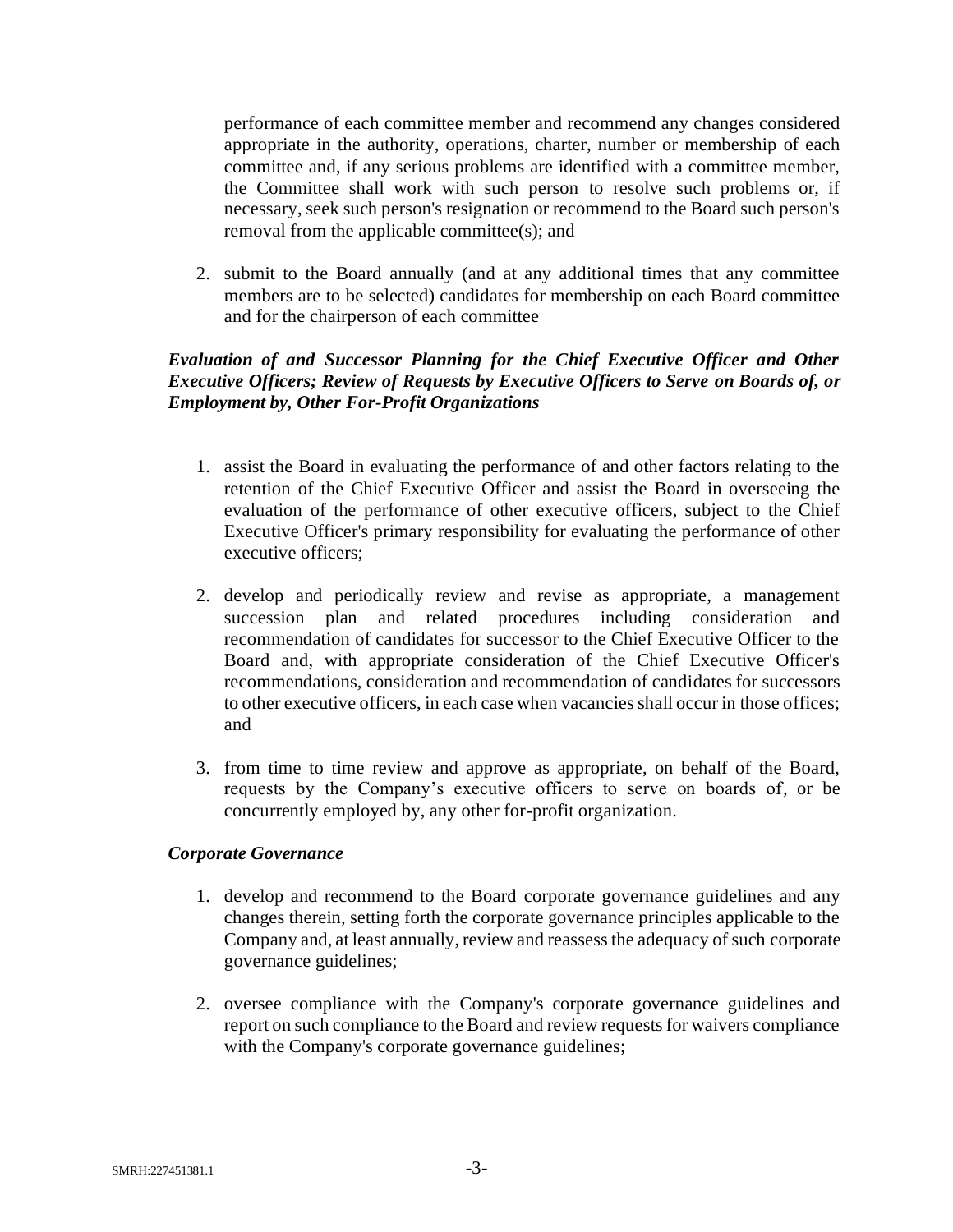- 3. review potential conflicts of interest involving directors and determine whether such directors may vote on issues as to which there may be a conflict;
- 4. monitor and make recommendations to the Board on other matters of Board policy and practices relating to corporate governance; and
- 5. review and make recommendations to the Board regarding proposals of stockholders that relate to corporate governance.

### **Composition, Membership and Qualification**

The number of members comprising the Committee shall be as determined by the Board consistent with the Company's Certificate of Incorporation and By-Laws and applicable law, as the same may be amended from time to time, but shall not be less than three (3) members each of whom shall be non-employee directors. A majority of the full Board shall appoint the members of the Committee annually and as vacancies or newly created positions occur. Members of the Committee may also be removed, at any time, with or without cause, by a majority of the full Board. The Board shall designate the Chair of the Committee.

The Board shall, if required, in the exercise of its business judgment, determine the "independence" of directors within the meaning of applicable law, SEC rules and the listing standards of the Nasdaq Stock Market for this purpose. If required, members of the Committee shall also qualify as "nonemployee directors" within the meaning of Rule 16b-3 promulgated under the Securities Exchange Act of 1934, as amended, and as "outside directors" within the meaning of Section 162(m) of the Internal Revenue Code of 1986, as amended.

#### **Meetings and Other Actions**

The Committee shall meet at least once a year and at such additional times as may be necessary to carry out its responsibilities. Members of the Committee may participate in a meeting of the Committee by means of conference call or similar communications equipment by means of which all persons participating in the meeting can hear each other. Meetings may be called by the Chairperson of the Committee or the Chairperson of the Board. All meetings of and other actions by the Corporate Committee shall be held and taken pursuant to the By-Laws of the Company including by-law provisions governing notice of meetings and waiver thereof, action by written consent and other related matters.

A majority of the Committee members shall constitute a quorum for the transaction of business. The action of a majority of those present at a meeting at which a quorum is attained, shall be the act of the Committee and when only two (2) members are present and this constitutes a quorum, the unanimous vote of the two (2) members shall constitute the act of the Committee.

The Committee shall meet in executive session without the presence of any members of management as often as it deems appropriate. The Committee shall meet as required and report thereon from time to time to the Board. Reports of meetings of and actions taken at meetings or by consent by the Committee shall be made by the Chairperson or his or her delegate to the Board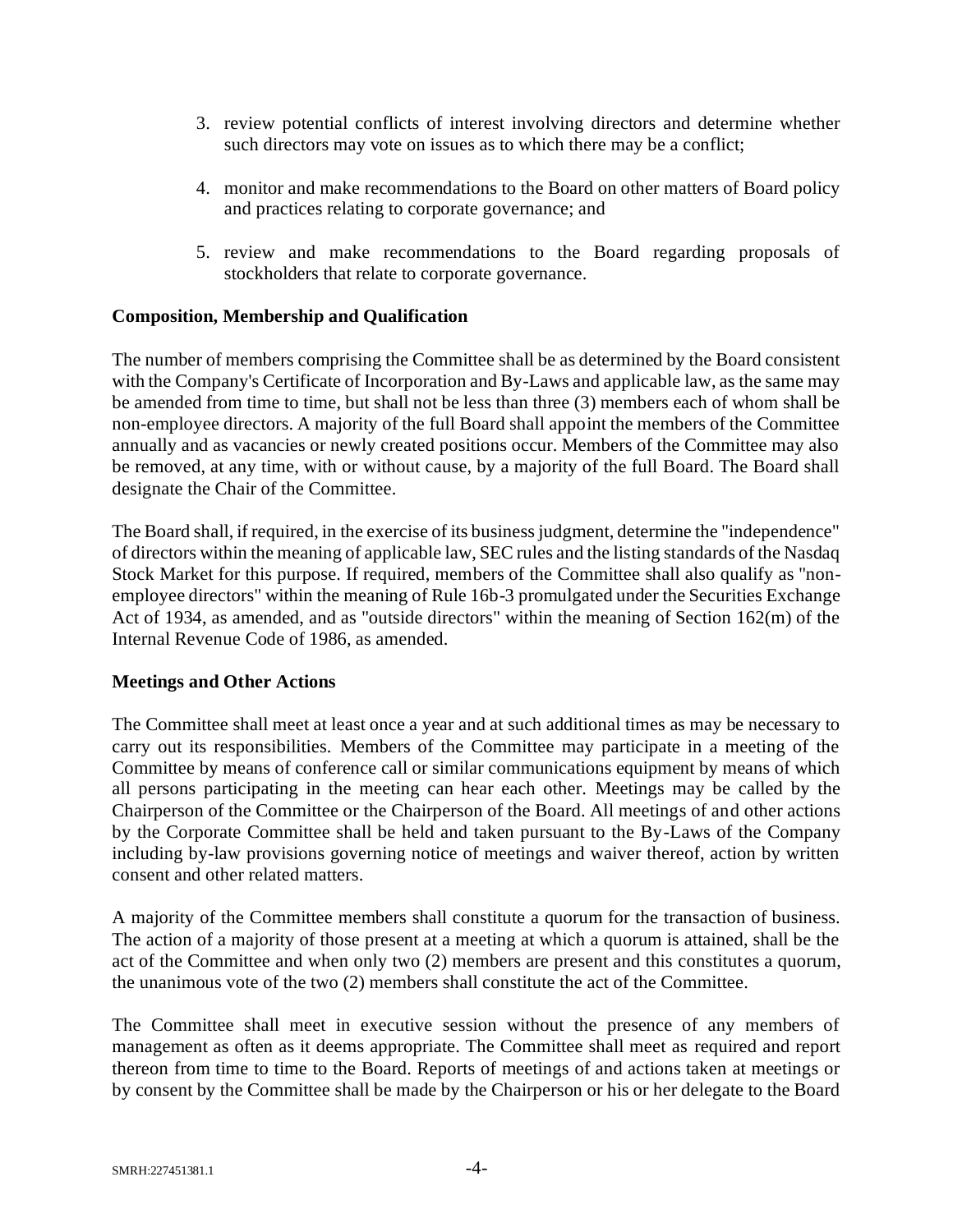at its next regularly scheduled meeting following the Committee meeting or action and shall be accompanied by any recommendations from the Committee to the Board.

Except as expressly provided by this Charter, the Company's Certificate of Incorporation, By-Laws or corporate governance guidelines or as required by-law, regulations or the listing standards of the Nasdaq Stock Market, the Committee shall establish its own rules of procedure.

### **Nominating Criteria**

The Committee shall identify and evaluate candidates for director in accordance with the general and specific criteria set forth in the Company's By-Laws and below or determined as provided below:

- 1. General Criteria. Director selection should include at least enough independent directors, as defined under applicable law and rules, to satisfy the requirement that a majority of the Company's directors be independent and such independent directors should have appropriate skills, experiences and other characteristics to provide qualified persons to fill all Board committee positions required to be filled by independent directors. Subject to the right of the Committee and the Board to decide otherwise when deemed appropriate, the Chief Executive Officer of the Company should be a director and, depending on the circumstances, certain other members of management, as well as certain individuals having relationships with the Company that prevent them from being independent directors, may be appropriate members of the Board. Each director should:
	- be an individual of the highest character and integrity and have an inquiring mind, vision, a willingness to ask hard questions and the ability to work well with others:
	- be free of any conflict of interest that would violate any applicable law or regulation or interfere with the proper performance of a director's responsibilities;
	- be willing and able to devote sufficient time to the affairs of the Company and be diligent in fulfilling the responsibilities of a director and Board committee member (including developing and maintaining sufficient knowledge of the Company and its industry, reviewing and analyzing reports and other information important to Board and committee responsibilities, preparing for, attending and participating in Board and committee meetings and satisfying appropriate orientation and continuing education guidelines); and
	- have the capacity and desire to represent the best interests of the stockholders as a whole and not primarily a special interest group or constituency.